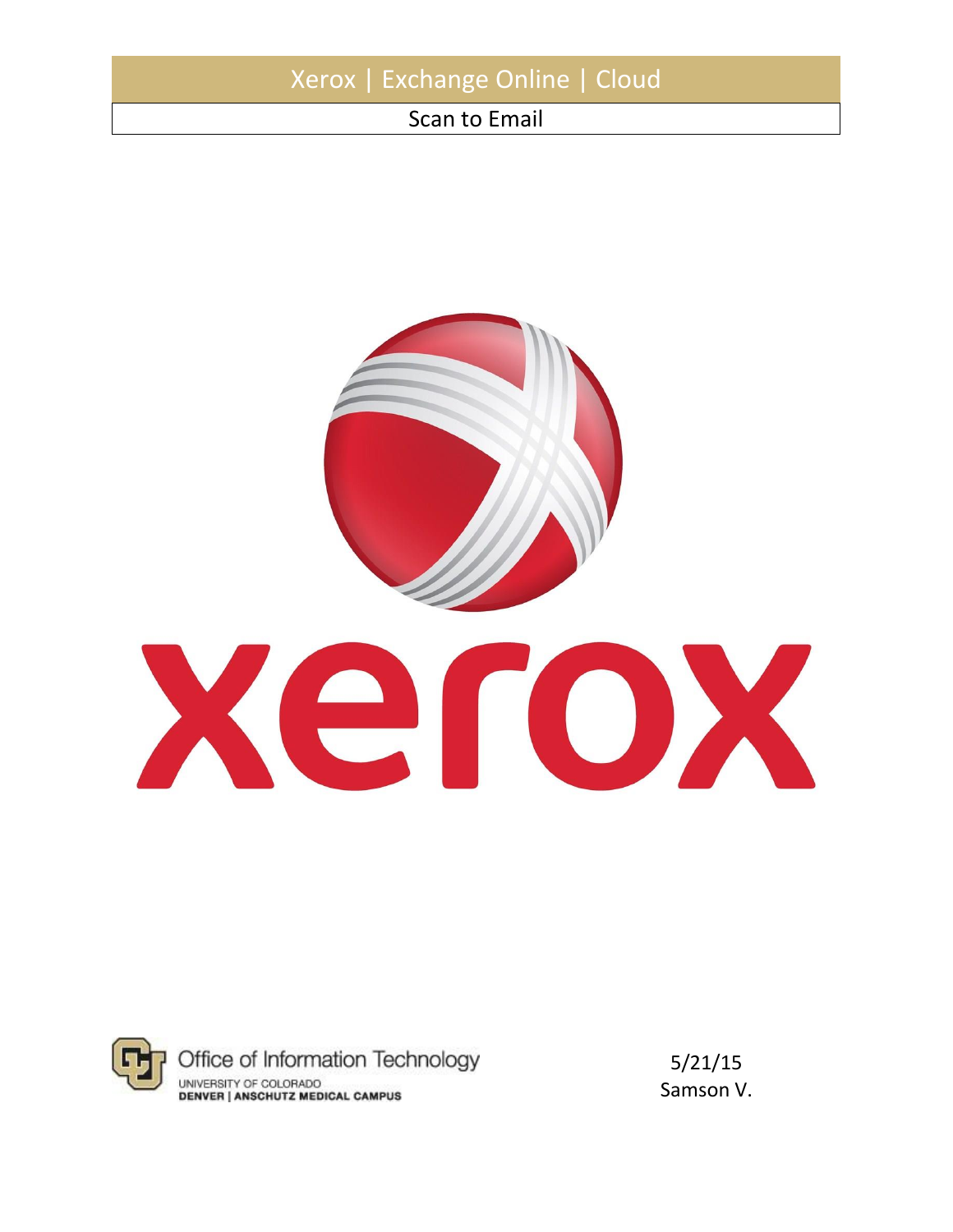## XEROX | EXCHANGE ONLINE | CLOUD

## Scan to Email

## 1. Setup scan to email on Xerox network printer

**Step 1.** Log into your Xerox machine webpage by typing in the IP address assigned to it.

**Step 2**. Enter your username and password; this is usually defaulted to *admin* for the User Name and *1111* for the password. If this does not work you can refer to the [support](http://www.support.xerox.com/support/enus.html)  [documents](http://www.support.xerox.com/support/enus.html) for your particular model.

| Authentication Required |                                                                                                                   |  |
|-------------------------|-------------------------------------------------------------------------------------------------------------------|--|
|                         | The server http://140.226 :80 requires a username and<br>password. The server says: CentreWare Internet Services. |  |
| User Name:              |                                                                                                                   |  |
| Password:               |                                                                                                                   |  |
|                         |                                                                                                                   |  |
|                         | Log In<br>Cancel                                                                                                  |  |
|                         |                                                                                                                   |  |

**Step 3**. Once you are logged into the web interface, select the **Properties** tab and click on the E-mail **Settings…** button.

| Print | <b>Scan</b>                   | <b>Properties</b>                | <b>Support</b> |          |
|-------|-------------------------------|----------------------------------|----------------|----------|
|       | <b>Configuration Overview</b> |                                  |                |          |
|       |                               | <b>Connectivity and Printing</b> |                |          |
|       | <b>Print Protocols</b>        |                                  |                | Settings |
| (#1)  | <b>Services</b>               |                                  |                |          |
|       | E-mail                        |                                  |                | Settings |
|       | Network Scanning              |                                  |                | Settings |

If you have any questions, please contact the University of Colorado Denver | Anschutz Medical Campus OIT Help Desk at 303-724-4357 (4-HELP) between the hours of 7:30 a.m. and 5:00 p.m., Monday through Friday. You can also open a ticket at the self-service portal: [http://4help.oit.ucdenver.edu](http://4help.oit.ucdenver.edu/)

CU Denver | Office of Information Technology Thursday, May 08, 2014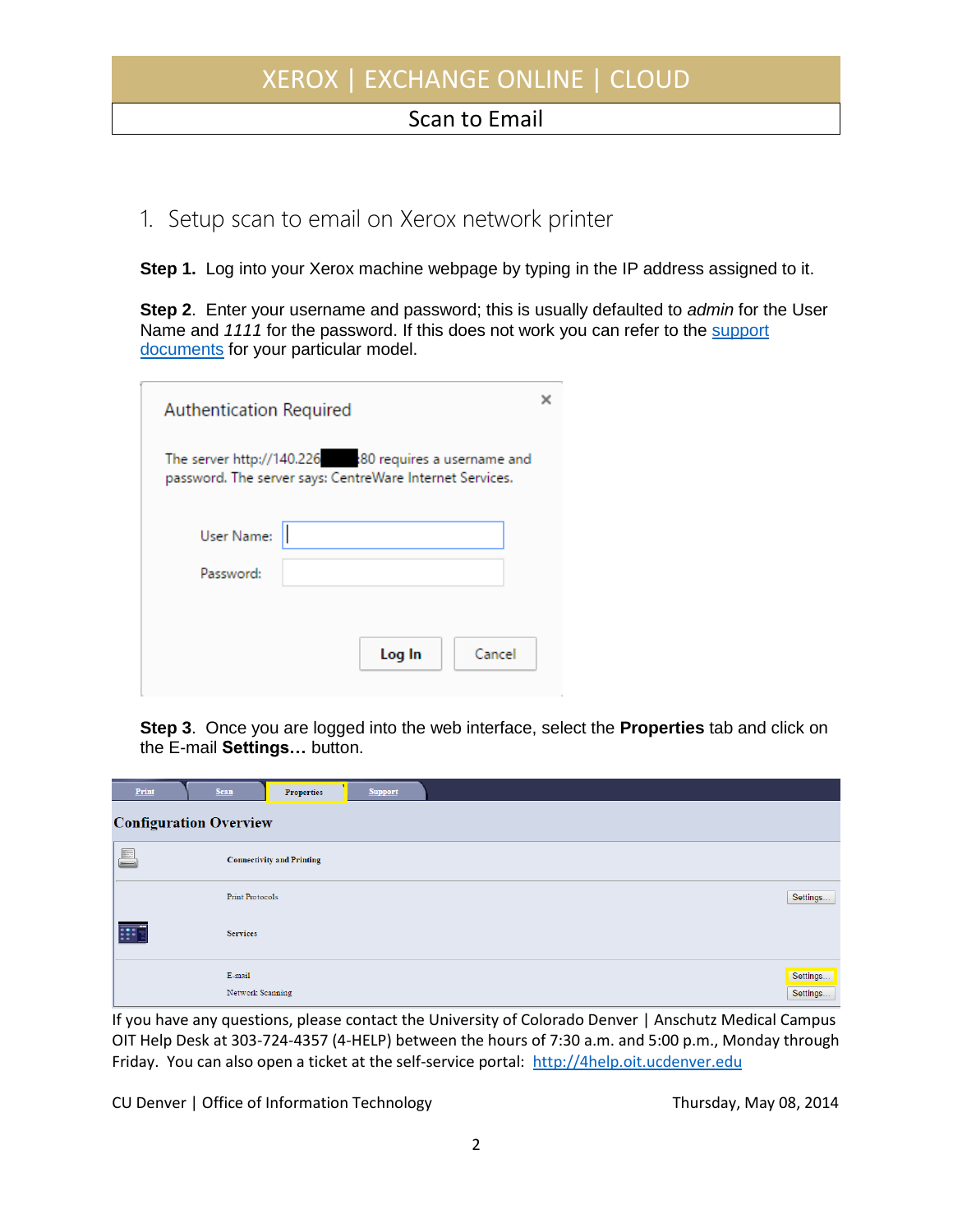# XEROX | EXCHANGE ONLINE | CLOUD

### Scan to Email

#### **Step 4**. In the E-mail Settings menu, select the **Configure** button for **SMTP Server**.

| Print<br><b>EXECUTE</b> | <b>Scan</b><br><b>Support</b><br><b>Properties</b> |           |
|-------------------------|----------------------------------------------------|-----------|
| <b>Services</b>         |                                                    |           |
| $\boxtimes$             | <b>E-mail Settings</b>                             |           |
|                         | <b>SMTP Server</b>                                 | Configure |
|                         | <b>LDAP</b> Directory                              | Configure |
|                         | <b>LDAP User Mappings</b>                          | Configure |
|                         | <b>LDAP</b> Authentication                         | Configure |
|                         | E-mail Settings                                    | Configure |

#### **Step 5**. Enter in the following information

| <b>SMTP Server</b>                                                                     |                             |  |  |  |
|----------------------------------------------------------------------------------------|-----------------------------|--|--|--|
| <b>Required Information</b>                                                            |                             |  |  |  |
| <b>SMTP Server IP Address / Host Name:</b>                                             | scan.ucdenver.pvt<br>回      |  |  |  |
| Port Number for sending E-mail:                                                        | $(1 - 65535)$<br>25         |  |  |  |
| Port Number for receiving E-mail:                                                      | 25<br>$(1 - 65535)$         |  |  |  |
| <b>SMTP - SSL / TLS Communication:</b>                                                 | *Disabled<br>▼              |  |  |  |
| <b>Machine's E-mail Address:</b>                                                       | DoNotReply@ucdenver.edu     |  |  |  |
| <b>Optional Information</b>                                                            |                             |  |  |  |
| Maximum Data Size per E-mail:                                                          | 20000<br>KB (512 - 20480)   |  |  |  |
| <b>Maximum Split Count:</b>                                                            | (1:No Splitting, 1 - 500)   |  |  |  |
| <b>Maximum Total Job Size:</b>                                                         | 200000<br>KB (512 - 200000) |  |  |  |
| <b>Split Send Method:</b>                                                              |                             |  |  |  |
|                                                                                        | Split into Pages            |  |  |  |
|                                                                                        | Split by Data Size          |  |  |  |
| Login Credentials for the Machine to access the SMTP Server to send automated e-mails: |                             |  |  |  |
|                                                                                        | $\circledcirc$ None         |  |  |  |
|                                                                                        | O POP before SMTP           |  |  |  |
|                                                                                        | $\circ$ SMTP AUTH           |  |  |  |
| Login Credentials for Sending E-mails:                                                 |                             |  |  |  |
|                                                                                        | Remotely Authenticated User |  |  |  |
|                                                                                        | System                      |  |  |  |
| <b>Login Name:</b>                                                                     |                             |  |  |  |
| Password:                                                                              | ⊕<br>                       |  |  |  |
| <b>Retype Password:</b>                                                                | ⊕<br>                       |  |  |  |

#### a) SMTP Server IP Address/ Host name: **scan.ucdenver.pvt** (suggested)

If you have any questions, please contact the University of Colorado Denver | Anschutz Medical Campus OIT Help Desk at 303-724-4357 (4-HELP) between the hours of 7:30 a.m. and 5:00 p.m., Monday through Friday. You can also open a ticket at the self-service portal: [http://4help.oit.ucdenver.edu](http://4help.oit.ucdenver.edu/)

CU Denver | Office of Information Technology **Thursday, May 08, 2014**